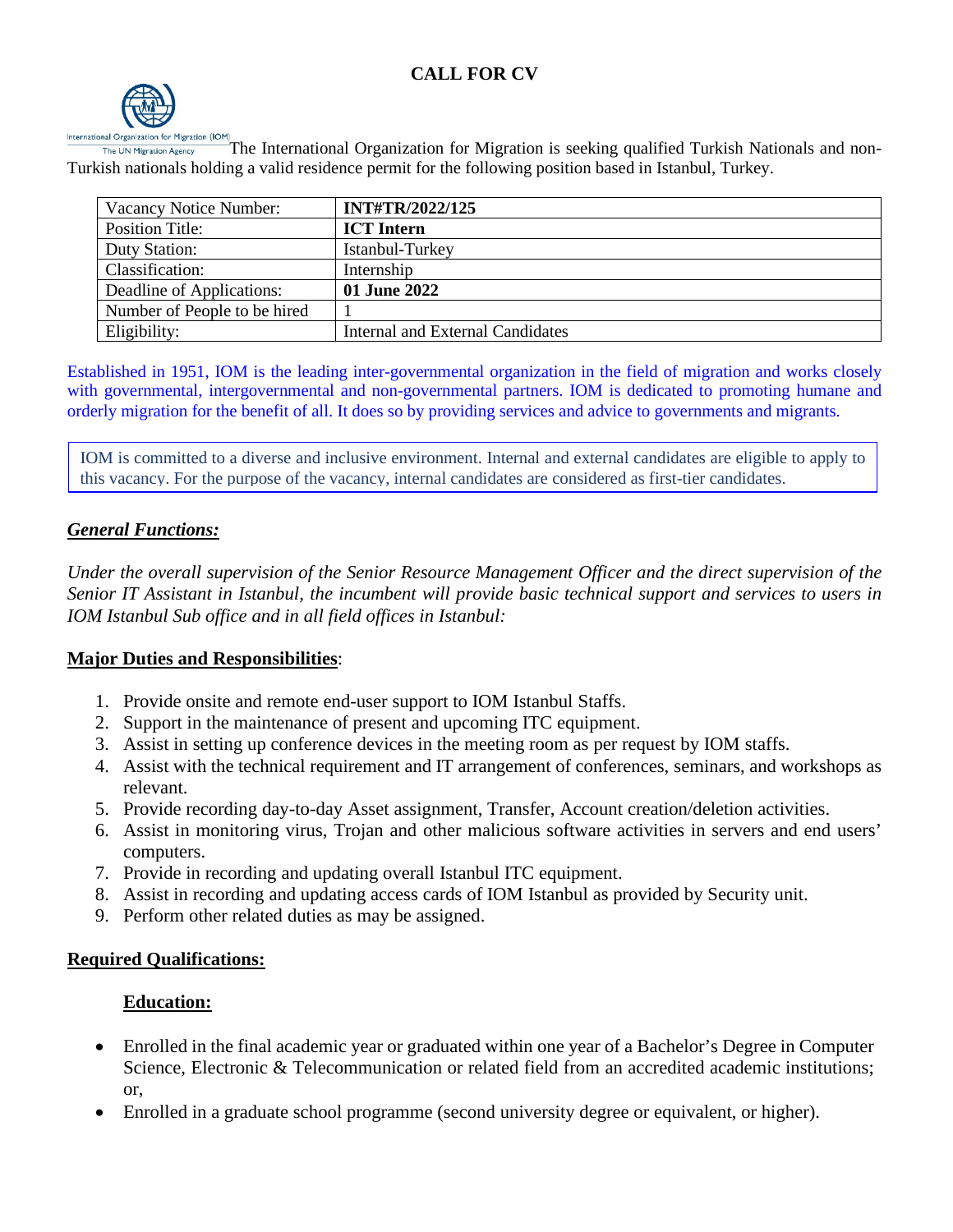# **Experience:**

- Experience in provision of direct user support and computer and communication equipment troubleshooting;
- Basic Knowledge in Windows Server software in a multi-site environment, TCP/IP, MS Office, Antivirus Software, Backup Server Softwares, Active Directory services, Email Exchange , Remote Connections Softwares and IT utilities;
- Knowledge of IP, VPN, VOIP and LAN/WAN infrastructure;
- Basic knowledge in Microsoft SQL databases administration will be an advantage;
- Knowledge of .NET framework (ASP, VB), SQL and CMS will be an advantage.
- Microsoft and Cisco network certificates is an advantage;

### **Languages:**

- Fluency in **English** is required.
- Knowledge of **Turkish** is advantageous.

### **Required Competencies**

#### **Values**

• Inclusion and respect for diversity:

Shows respect and sensitivity towards gender, culture, ethnicity, religion, sexual orientation, political conviction and other differences.

• Encourages the inclusion of all team members and stakeholders while demonstrating the ability to work constructively with people with different backgrounds and orientations.

• Promotes the benefits of diversity; values diverse points of view and demonstrate this in daily work and decision making.

• Challenges prejudice, biases and intolerance in the workplace.

- Integrity and transparency:
	- Upholds and promotes the Standards of Conduct and Unified Staff Regulations and Rules.
	- Delivers on commitments; manages the organization's resources reliably and sustainably.
	- Embraces and encourages transparency, balancing this with the need for discretion and confidentiality as appropriate.
	- Maintains impartiality and takes prompt action in cases of unprofessional or unethical behavior.

• Does not abuse one's position and acts without consideration of personal gain. Is motivated by professional rather than personal concerns.

- Professionalism:
	- Demonstrates professional competence and mastery of subject matter and willingness to improve knowledge and skills.
	- Seeks to raise professional standards in self and others through daily work and activities.
	- Adapts quickly to change and is decisive and versatile in face of uncertainty.

• Shows self-control and persistence when faced with difficult problems and remains calm in stressful situations.

• Is conscientious and efficient in meeting commitments, observing deadlines and achieving results.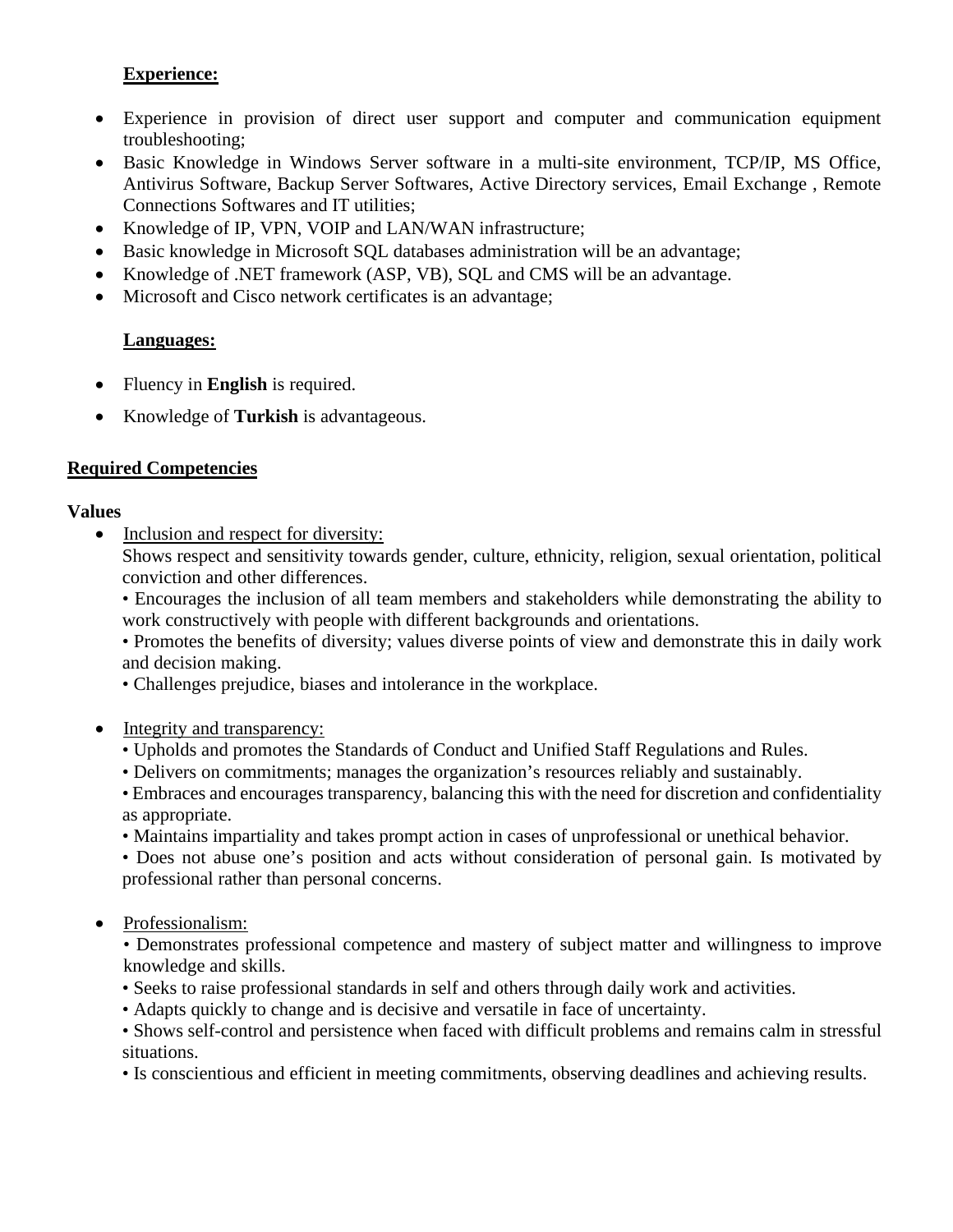# **Core Competencies** – behavioral indicators *level 1*

- Teamwork:
	- Establishes strong relationships with colleagues and partners; relates well to people at all levels.
	- Is fully aware of the team purpose, respects and understands individual and collective responsibilities.

• Willingly puts in extra effort without being asked and adopts a "hands-on" approach whenever necessary to achieve team objectives.

- Coordinates own work with that of the team to meet agreed priorities and deadlines.
- Delivering Results:

•Produces quality results and provides quality services to clients.

- Meets goals and timelines for delivery of products or services.
- Manages time and resources efficiently, monitoring progress and making adjustments as necessary.
- Shows understanding of own role and responsibilities in relation to expected results.
- Managing and sharing knowledge:

•Keeps abreast of new developments in own field of competence and creates opportunities for knowledge management initiatives.

• Shares knowledge and learning willingly, and proactively seeks to learn from the experiences of others.

• Puts new learning into practice and draws on diverse sources of ideas and inspiration.

• Contributes to the identification of improvements to work processes and assists in implementing them.

• Accountability:

• Accepts personal responsibility for quality and timeliness of work.

• Takes ownership of all responsibilities within own role and honors commitments to others and to the Organization.

• Operates in compliance with organizational regulations and rules.

• Accepts and gives constructive criticism; acknowledges and corrects mistakes and apply lessons learned for improvement.

### • Communication:

•Presents information using language and sequence of ideas that is easy for recipients to understand.

• Adapts communication to the recipient's needs, asks questions to clarify, and exhibits interest in having two-way communication.

• Encourages others to share their views, using active listening to demonstrate openness and to build understanding of different perspectives.

• Listens carefully and genuinely to the views and positions of others; acts on received information.

### **Other:**

Any offer made to the candidate in relation to this vacancy notice is subject to funding confirmation.

Appointment will be subject to certification that the candidate is medically fit for appointment, accreditation, any residency or visa requirements, and security clearances.

Only candidates residing in either the country of the duty station or from a location in a neighbouring country that is within commuting distance of the duty station will be considered. In all cases, a prerequisite for taking up the position is legal residency in the country of the duty station, or in the neighbouring country located within commuting distance, and work permit, as applicable.